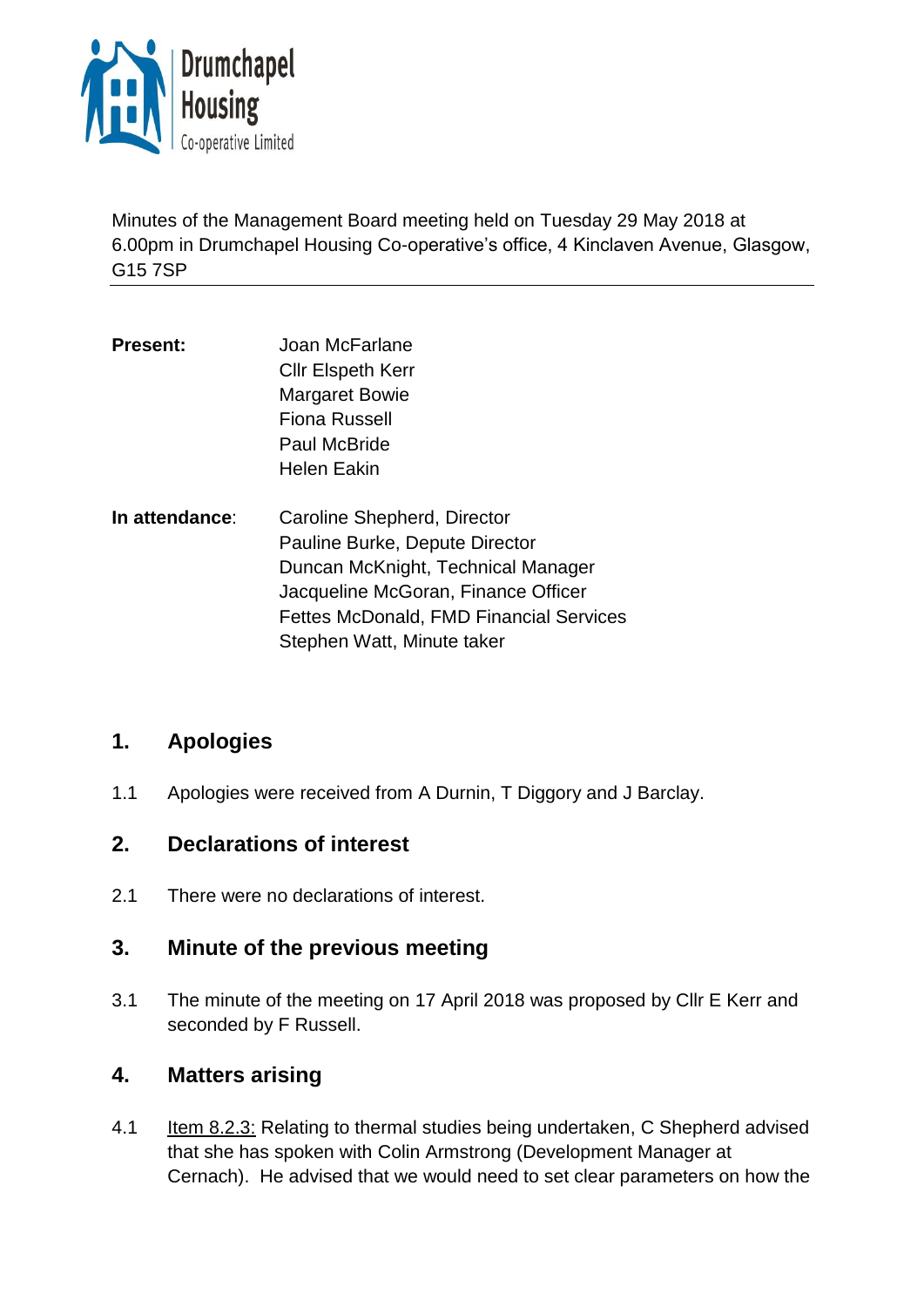survey would be undertaken and be specific on how the results were to be interpreted prior to commencing any work; it may be that we do not have the expertise in-house to interpret the results. We will therefore give this some consideration over the coming months.

# **5. Director's report**

## 5.1 **Management Accounts to March 2018**

- 5.1.1 F McDonald presented the management accounts to the end of March 2018. These had been prepared by J McGoran as part of her training and development plan.
- 5.1.2 The surplus for the year is £87,000 more than forecast. This was the net effect of positive and negative variances across a number of budget areas during the year, but there were no individual items giving rise to any concern. It was also noted that the underspend in planned maintenance was as a result of the tender price being lower than expected rather than the work not being carried out. With £1.9 million "in the bank", the Co-operative remains in a healthy position.
- 5.1.3 Cllr E Kerr sought an update on the current position with SHAPS. C Shepherd advised that the fund is revalued every three years, with the next valuation due in September 2018 (with the results of this confirmed in autumn 2019). Our deficit reduction payment will therefore not change until 2020/21, apart from inflationary increases of up to 3%. Recent information from SHAPS suggests that fund continues to perform well and remains on course for the recovery plan to complete in 2022, five years earlier than originally forecast. No guarantees can, however, be given but it's a case of "so far, so good".
- 5.1.4 The Management Accounts were approved by the Board.

## **F McDonald left the meeting.**

## 5.2 **Risk Management Matrix**

- 5.2.1 C Shepherd presented the paper on the annual review of risks.
- 5.2.2 There was discussion on the work being done to mitigate the risk related to income losses as a result of Universal Credit rollout and the Government's welfare reforms in general – the risk related to the shift to direct payments of housing benefit is now the main risk facing the Co-operative with a score of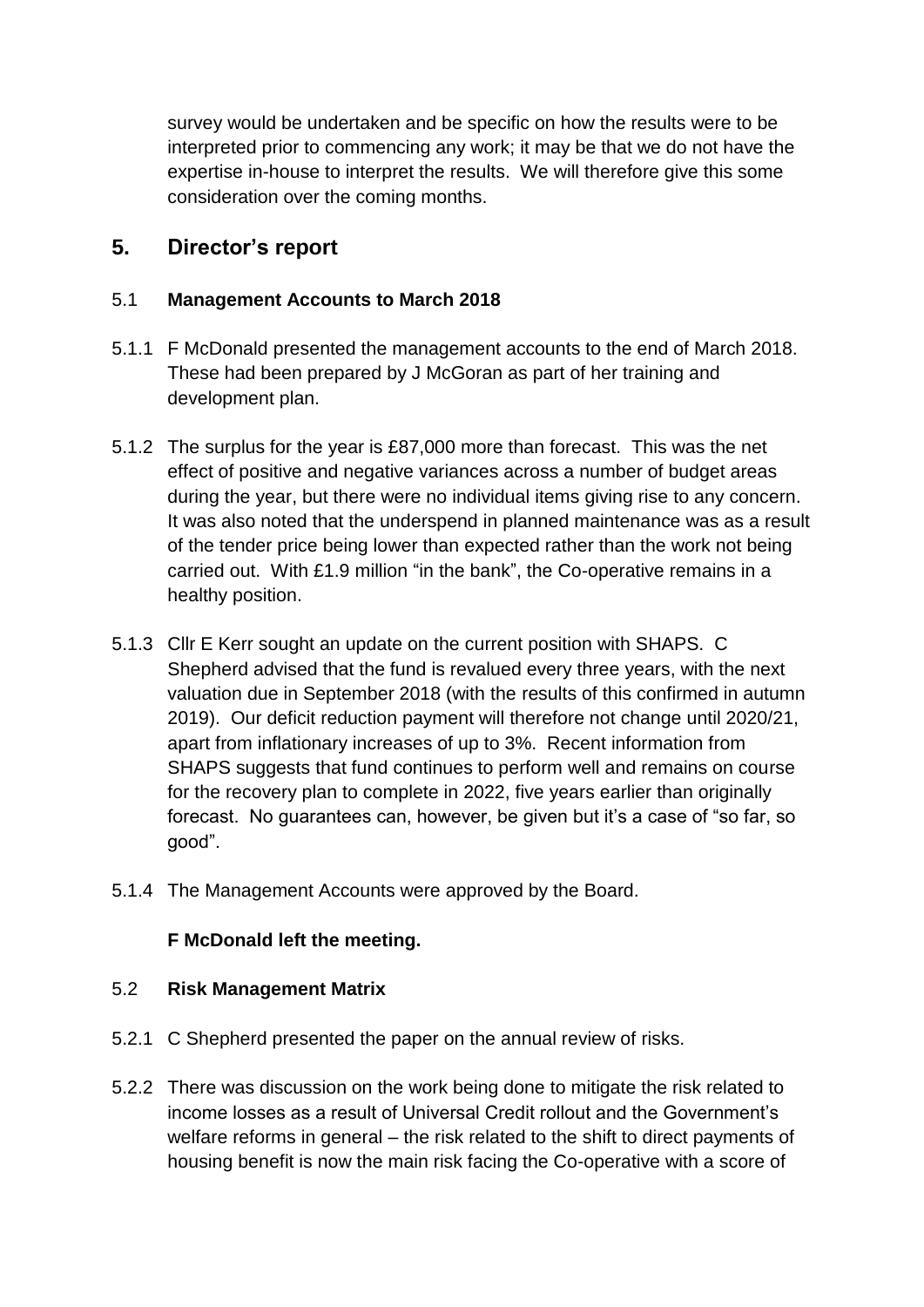24. P Burke expanded on the steps being taken and the positive results achieved from this so far were noted by the Board.

- 5.2.3 C Shepherd highlighted S9 medium risk relating to Board capacity; our current Rules allow for a maximum of twelve Board members, up to three of whom can be co-optees. We have tended to want to fill the three co-opted places as it gives us an opportunity to secure individuals with particular skills and experience, meaning that there are only nine tenant places. The Board agreed to consider a Rule change to increase the maximum number of places to the more usual fifteen; this would require a Special General Meeting and it is unlikely that there would be time to have this on the same evening as this year's AGM so it was agreed that we would consider this for the AGM in 2019.
- 5.2.4 The revised risk matrix was approved by the Board and the mitigating actions would be updated on the tracker.

## **5.3 GDPR - update**

- 5.3.1 All actions planned to have taken place since the last Board meeting have progressed.
- 5.3.2 A meeting with our solicitor will take place on 30 May 2018 and this will result in an implementation guide that will form the basis of the staff training in June.
- 5.3.3 The Board noted the update.

## **5.4 Equality and Diversity – Annual Report**

- 5.4.1 C Shepherd advised that all elements of the equality and diversity action plan from April 2017 had been achieved with the exception of ensuring representation by currently under-represented groups minorities both in the makeup of the Board, staff, tenants and applicants. The Audit, Risk and Staffing sub-Committee previously agreed to explore the option of a PATH trainee once existing traineeships are complete at the end of October 2018.
- 5.4.2 C Shepherd informed the Board that equalities training for all staff had been delivered in addition to the session for Board members (as part of the DRUMCOG training plan) in late 2017.
- 5.4.3 The Board noted the equality and diversity annual report and agreed the action plan for 2018/19.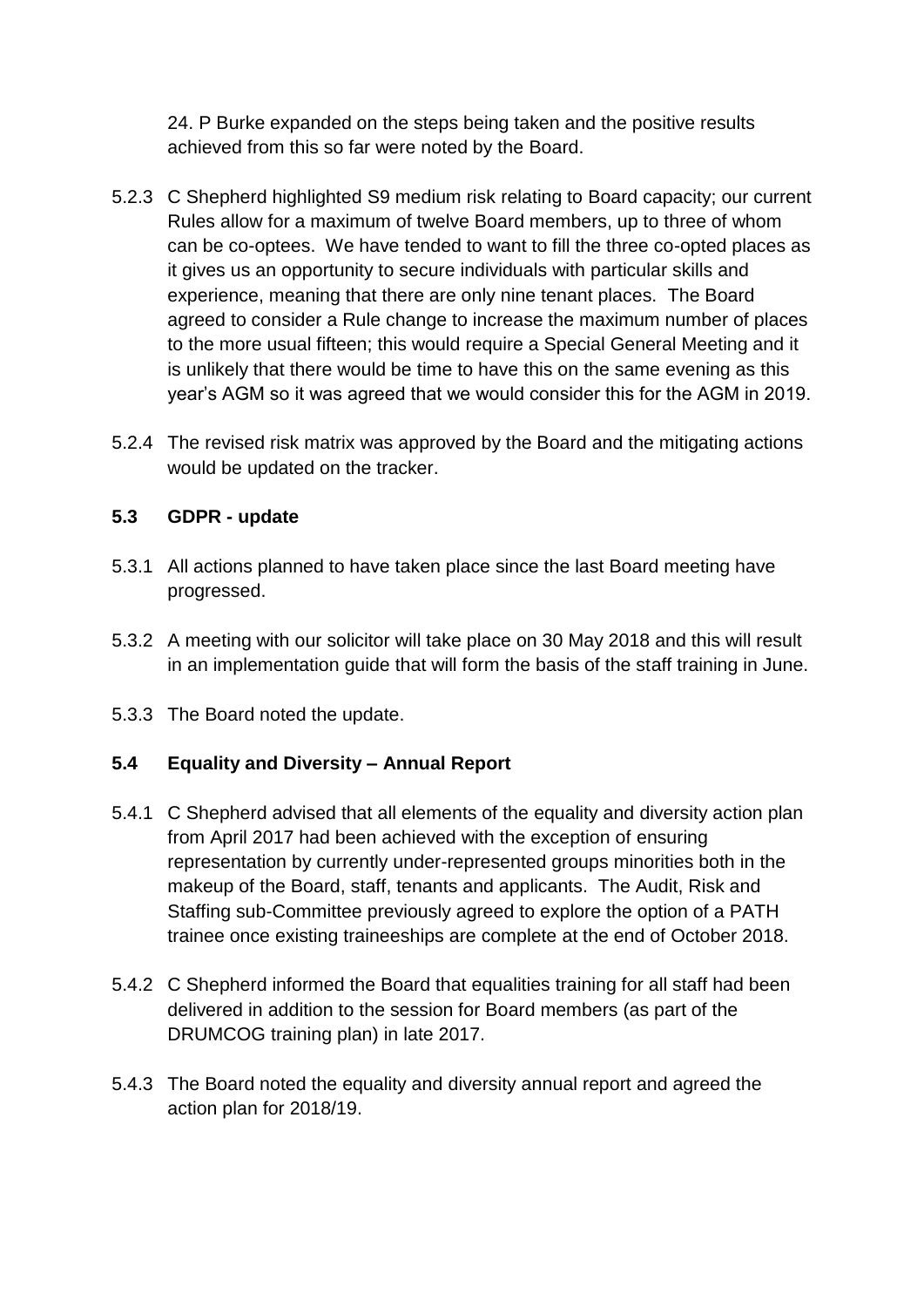# **6. Depute Director's report**

#### 6.1 **Performance report – outturn v targets**

- 6.1.1 P Burke presented the annual performance report. The Board noted our ongoing very good performance in relation to almost all indicators.
- 6.1.2 The Board noted their thanks to staff for another positive set of results.

## 6.2 **Annual Report on the Charter (ARC) 2017/18**

- 6.2.1 There were no specific questions posed concerning this year's ARC report. However, Board members were asked their opinion about the full ARC being distributed in future or if a summary would suffice. It was agreed that the report, at 96 pages, was substantial reading a summary would be distributed for next year's Return (any Board member wishing a copy of the full ARC could request this and, if we have established the Board members' area on the website by this time, the full ARC can be uploaded to this).
- 6.2.2 The Board approved the ARC report for 2017/18.

#### 6.3 **Planned maintenance – procurement**

- 6.3.1 An overview of the final costs was provided by D McKnight.
- 6.3.2 The Board were informed that costs were £56,000 higher than the tender amount due to unforeseen works (as previously agreed by the Board). Nonetheless, the final costs were below the amount set in the 2017/18 budget.
- 6.3.3 D McKnight presented a paper recommending that we negotiate an extension with the Phase 1 contractor for the follow-on Phase 2 works and, following discussion, this was agreed (subject to the timing of works meeting the Cooperative's requirements and the negotiated cost representing value for money). It was also agreed that we would appoint a Clerk of Works for future phases as it was unlikely that we were going to be able to continue to provide this in-house.
- 6.3.4 D McKnight advised that discussions would now be held with the contractor and it was agreed by Board members that authority would be delegated to C Shepherd to appoint the contractor on the Co-operative's behalf.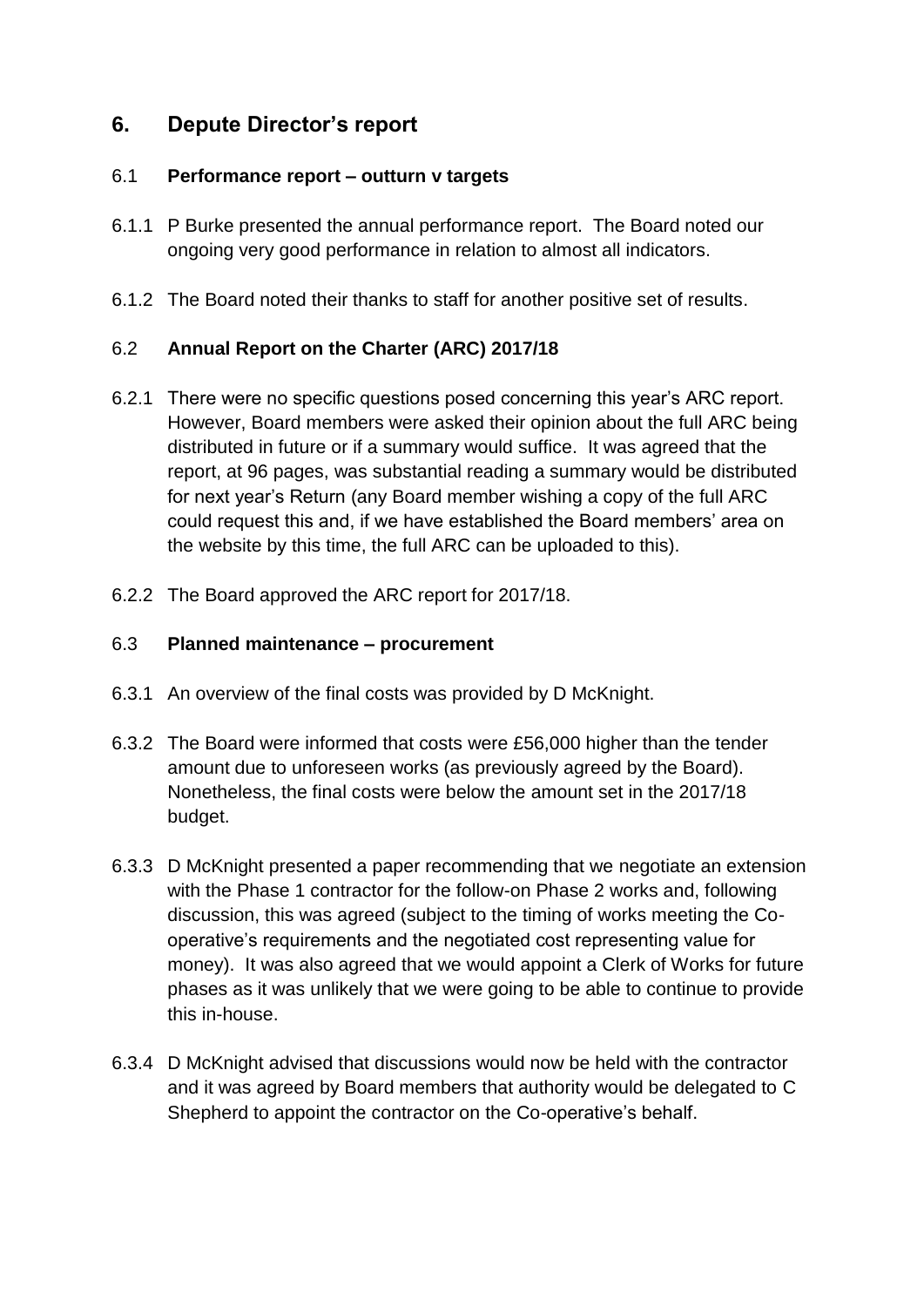6.3.5 It was also agreed that staff would check the terms of the original contract documentation to check whether this allowed for negotiation for just one follow-on phase or whether we might have the option of negotiating for future phases should this be the Co-operative's preferred option.

## 6.4 **Welfare benefit monitoring report – year-end**

- 6.4.1 The CAB (Citizen's Advice Bureau) year-end report was discussed by all present at the meeting. Updates will continue to be provided on a quarterly basis.
- 6.4.2 The Board noted the report.

## **7. Policy review**

7.1 There were no policy reviews this month scheduled to take place this month.

## **8. Governance**

## 8.1 **Membership report**

8.1.1 There are five Share Certificates to be issued to new tenants. These were to be signed by two Board members at the end of the meeting, and the Secretary at the next meeting which she attends.

## 8.2 **Ethical conduct and notifiable events**

8.2.1 There was nothing to report.

# **9. Audit, Risk and Staffing sub-Committee**

- 9.1 The meeting due to take place on 10 May was cancelled as it would otherwise have been inquorate. This is the first time that this has happened. Sub-Committee members were advised that there were no immediate issues which needed addressed, so it was agreed to carry over the business to the meeting scheduled for 16 August rather than set a re-arranged date in May.
- 9.2 The Board noted the update.